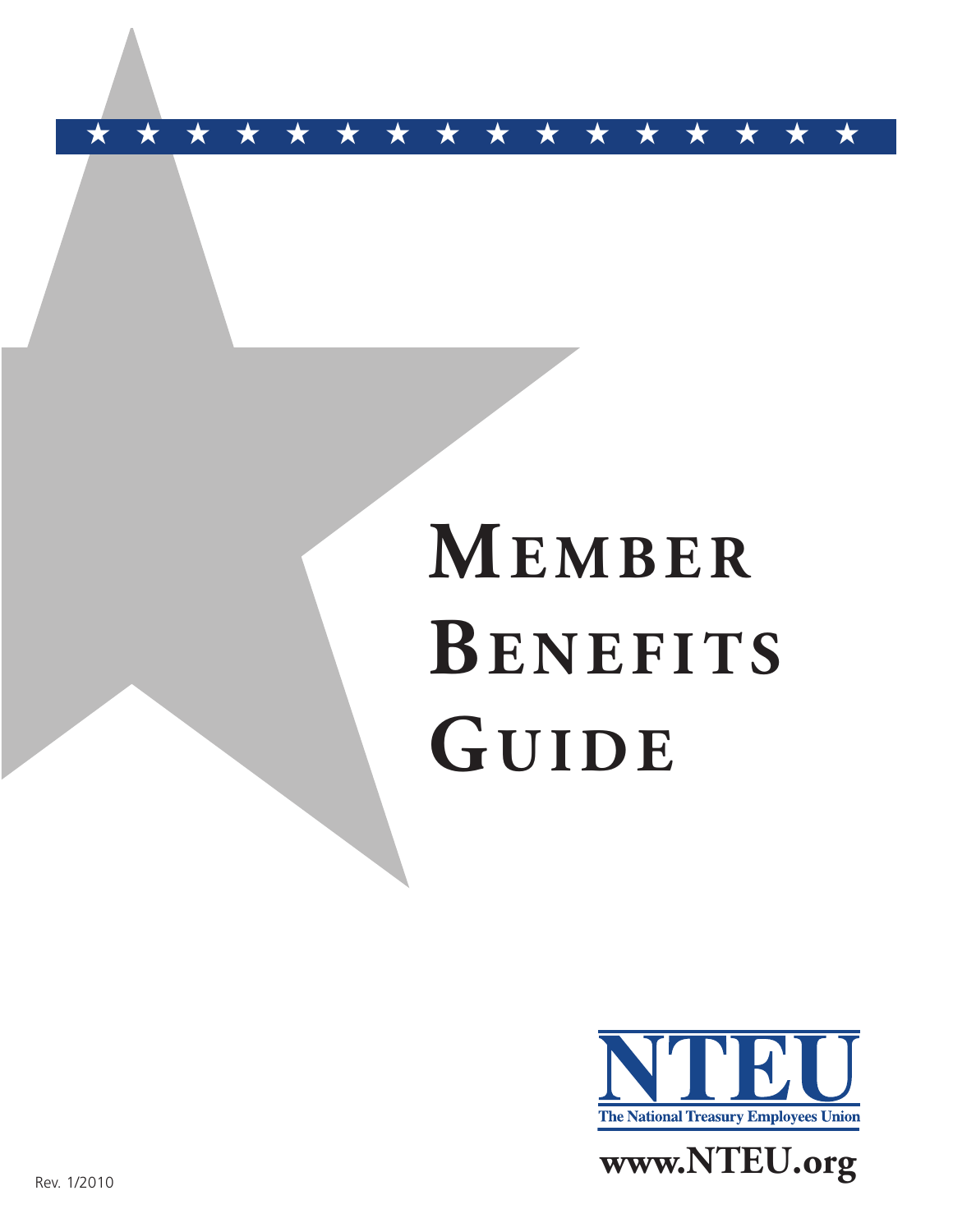# **NTEU MEMBER BENEF ITS GUIDE**

## ★ ★ ★ ★ ★ ★ ★ ★ ★ ★ ★ ★ ★ ★ ★ ★

| <b>+ SHORT-TERM DISABILITY</b><br>$\triangle$ ACCIDENT<br><b>CANCER INSURANCE</b><br><b>CRITICAL ILLNESS</b><br><b>+ UNIVERSAL LIFE</b><br><b>+ HOSPITAL INDEMNITY</b> |
|------------------------------------------------------------------------------------------------------------------------------------------------------------------------|
|                                                                                                                                                                        |
|                                                                                                                                                                        |
|                                                                                                                                                                        |
|                                                                                                                                                                        |
|                                                                                                                                                                        |
|                                                                                                                                                                        |
|                                                                                                                                                                        |
|                                                                                                                                                                        |

This Benefits Guide contains only highlights of your benefit plans. The information contained here does not supersede the actual provisions of the plan documents which in all cases will be the final authority. More detailed information will be found in the plan documents that legally govern plan eligibility and benefits. If you have any questions about your benefits, please refer to the Benefit Enrollment Information page of this Benefits Guide.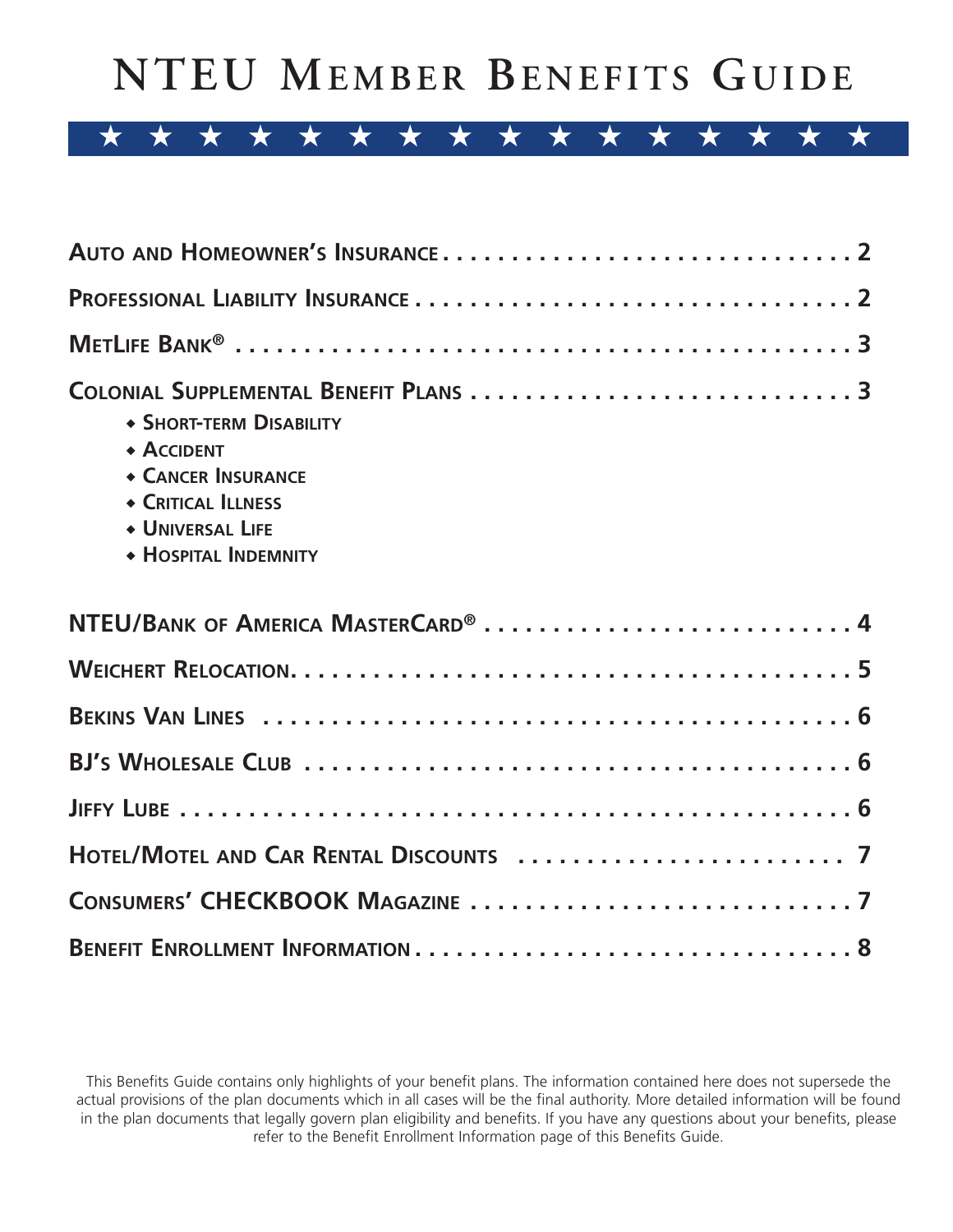Members will benefit from NTEU's partnership with Liberty Mutual, one of the nation's largest insurers, to offer the Group Savings Plus® Program.

#### **Some of the great benefits offered by Group Savings Plus® are:**

- ◆ A money-saving group discount on auto, homeowners and renters policies;
- ◆ Convenient payment plan—checking account deduction or direct billing;
- ◆ 24-hour claims service;
- ◆ 24-hour emergency roadside assistance for auto customers;
- ◆ Personalized service from local representatives.

Group discounts, coupled with other premium reductions such as multi-car, multi-policy, safe driver, passive restraints and anti-theft device discounts, could result in substantial savings for you and your family. NTEU members will also receive the greatest discount allowable by law in each state. Discounts range up to 10% depending on the state in which you reside.

With the group discounts through NTEU, renters can pay as little as \$8 per month for a renters policy. Renters insurance will protect your possessions from theft, fire or water damage.

Liberty Mutual is also passing along additional savings geared toward the safety and maintenance of your auto and home. Save on products and services from Brinks Home Security, Terminix, Pep Boys, Lo Jack and other well-known companies.

### ★ **PROFESSIONAL LIABILITY INSURANCE**

NTEU members have the opportunity to purchase professional liability insurance. This insurance offers the following benefits:

**Damages:** The policy will pay all sums up to one million dollars (\$1,000,000), which you are obligated to pay as damage in suits based on acts, errors, or omissions committed in the performance of official duties.

**Administrative Expense Coverage:** The insurance company will provide counsel and pay cost of defense and monetary penalties arising out of disciplinary proceedings (including investigations) and judicial sanctions (monetary penalties imposed by any adjudicatory body as a result of error, act or omission). Up to \$100,000 annually is available for these expenses.

Coverages are provided by an AM Best "A" rated company and are summarized and subject to the terms, conditions and exclusions printed in the policy. Please refer to the policy form for specifics on coverages and *limits. NTEU is in no way responsible for any such matters.*

**Premiums:** Premiums are graduated based on member's grade. The premiums are significantly less than the other professional liability insurance product that is available to federal employees.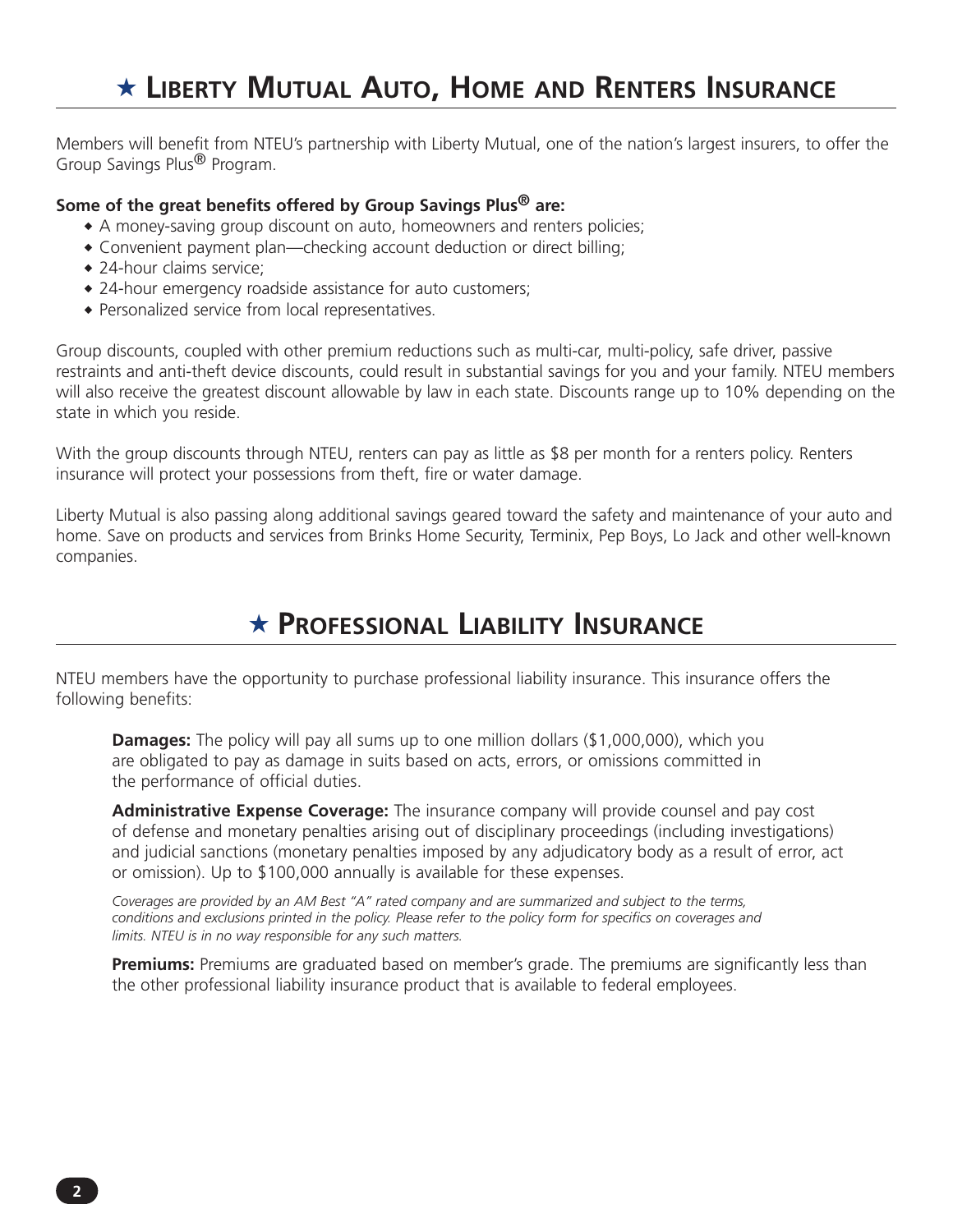Reach your savings goals quicker with preferred employee interest rates.

As a member of NTEU, you qualify for preferred interest rates on a number of savings products from MetLife Bank.

Because MetLife Bank reserves its best rates for member groups, you can reach your savings goals quicker. You can use High-Yield Savings, Met Money Market Accounts and Met Certificates of Deposit (CDs) to help reach your savings goals, including:

- 
- Building a nest egg variation of the Saving your portfolio<br>• Saving for large and unexpected expenses variable accumulating supplement
- Conserving your cash Saving for college
- Covering out-of-pocket medical expenses And, for financial security.
- 
- Accumulating supplemental retirement income
- -

Watch your money grow even faster with the Automated Savings Program. With your authorization, MetLife Bank can make regular transfers from your account at another financial institution into your High-Yield Savings or Met Money Market Account. With little effort on your part, your money will grow—automatically. Call MetLife Bank for more information.

Plus, deposits at MetLife Bank are FDIC insured, so you can rest easy knowing your money is safe. Although the products and services of MetLife Bank are available to you throughout the year, it makes sense to start today. *Because the sooner you start saving, the sooner you'll reach your goals.*

#### *MetLife Bank, N.A., Member FDIC*

By using the services of MetLife Bank, N.A., you understand and agree that your employer is not responsible for and does not quarantee the deposits, banking services or obligations of MetLife Bank, N.A. The banking services of MetLife Bank, N.A., are made available to you as a convenience by your employer. MetLife Bank, N.A., is a national bank, chartered, regulated and supervised by the Office of the Comptroller of the Currency. All depositors of MetLife Bank, N.A., are insured by the *Federal Deposit Insurance Corporation (FDIC) up to \$100,000 per ownership category.*

*L0508CV2R(exp0606)MLB-LD*

### ★ **SHORT-TERM DISABILITY, UNIVERSAL LIFE INSURANCE AND CANCER INSURANCE (from Colonial Life)**

While you probably have health insurance, that coverage might not pay for the indirect costs of accidents, sicknesses and hospitalization—the costs no one thinks about until they become a reality. Colonial Life offers supplemental products that can help fill the gaps left by health insurance, with premiums paid through convenient payroll deductions.

- ◆ **Short-term Disability Insurance** helps offset the financial losses that occur when an employee is unable to work.
- ◆ **Cancer Insurance** helps protect you against the out-of-pocket medical and indirect, non-medical expenses related to cancer diagnosis and treatment.\*
- ◆ **Critical Illness (with optional cancer coverage)** complements your major medical coverage by providing a lump-sum benefit you can use to help pay the direct and indirect costs related to covered critical illness.\*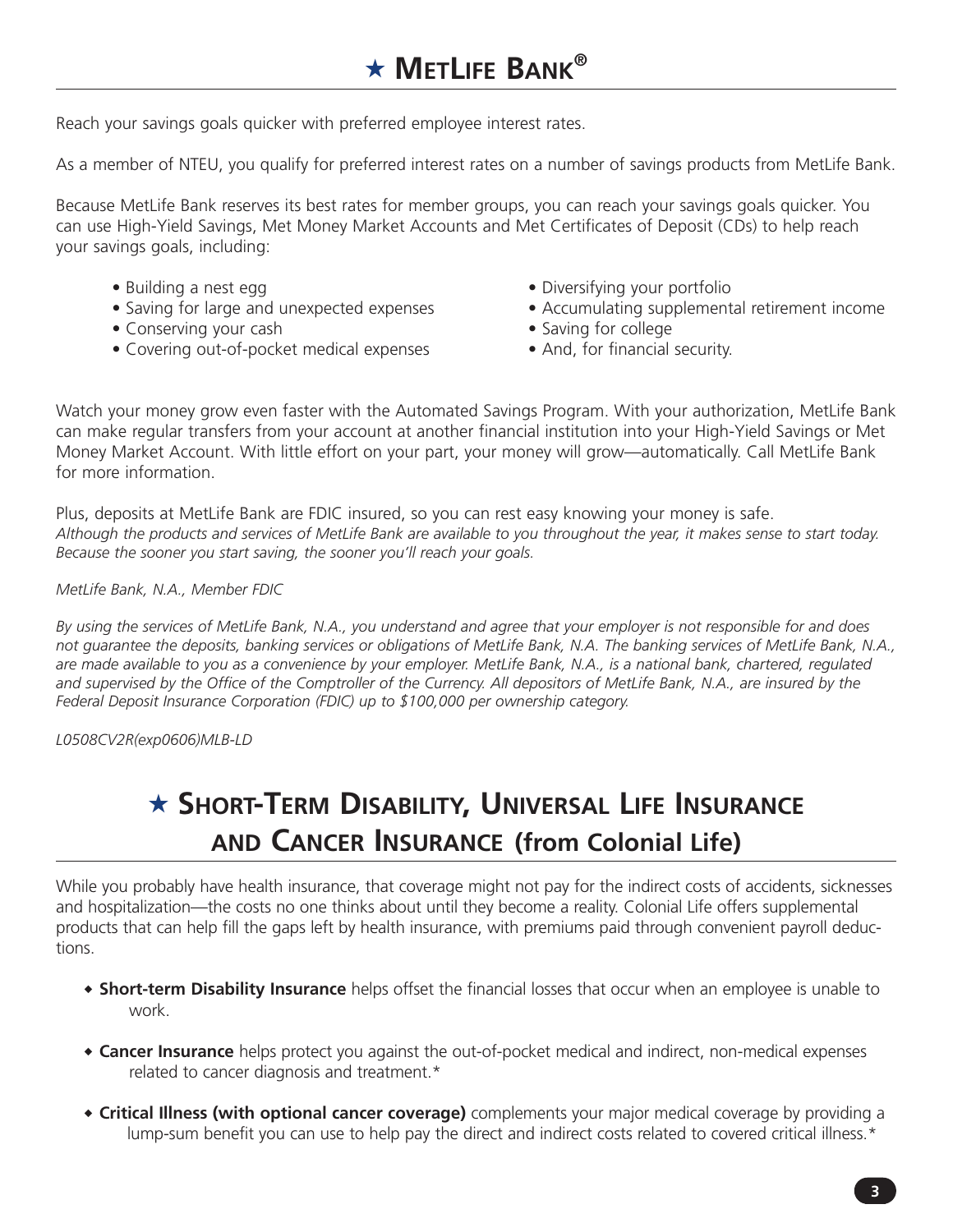- ◆ **Hospital Confinement Indemnity Insurance** provides a lump-sum benefit for a covered hospital confinement and a covered outpatient surgery to help offset the gaps cased by copayments and deductibles in most major medical plans.
- ◆ **Accident Insurance** helps offset the unexpected medical expenses, such as emergency room fees, deductibles and copayments that can result from a covered accident. An accidental death policy is also available.
- ◆ **Universal Life Insurance** provides death benefits coverage that you can increase or decrease as your needs change. The policy builds cash value on a tax-deferred basis at current interest rates and has flexible premium payments and coverage amounts.

*\* There are two ways to purchase cancer coverage—as a critical illness policy with cancer coverage, or as a stand-alone cancer policy that does not cover other critical illnesses. Please review fully with your Colonial Life representative the specific benefits of each, when making your decision.*

©2008 Colonial Life & Accident Insurance Company. Colonial Life products are underwritten by Colonial Life & Accident Insurance Company, for which Colonial Life is the marketing brand. Similar policies, if approved, are underwritten in New York by The Paul Revere Life Insurance Company. Coverage has exclusions and limitations that may affect benefits payable. Coverage may vary by state and may not be available in all states. Contact the Colonial Life Benefits Center for complete details.

### ★ **NTEU/BANK OF AMERICA MASTERCARD®**

NTEU has teamed with Bank of America to offer the NTEU Platinum Plus® MasterCard® with WorldPoints® rewards. Each time you make a purchase with your NTEU/Bank of America MasterCard®, a contribution is made to NTEU—at no additional cost to you! In addition, you earn reward points for each dollar in net retail purchases which you can apply to cash rewards, travel, merchandise or personal services.

#### **Exceptional Benefits**

- 
- 

#### **World-Class Service**

- 
- Billing dispute advocates Travel planning services
- 

#### **Complete Security**

- 
- 
- No Annual Fee Generous credit lines as high as \$100,000
- Low introductory APR on balance transfers Earn WorldPoints® rewards for cash, travel or mechandise
- 24-hour customer service Complete online account access and bill pay features
	-
- Instant credit line decisions Cash access at thousands of ATMs worldwide
- Around-the-clock fraud protection Secure access to your account online, all the time
- Zero liability for fraudulent charges Common Carrier Travel Accident Insurance coverage

This credit card program is issued and administered by FIA Card Services, N.A. Any account opened shall be governed by the laws of the State of Delaware. The WorldPoints program is managed in part by independent third parties, including a travel agency registered to do business in California (Reg. No. 2036509-50); Ohio (Reg. No. 87890286); Washington (6011237430) and other states, as required. MasterCard is a registered trademark of MasterCard International Incorporated, and is used by the issuer pursuant to license. The WorldPoints design and Bill Pay Choice are trademarks and "The most rewarding card of all," WorldPoints, and Platinum Plus are registered trademarks of FIA Card Services, N.A. Bank of America and the Bank of America logo are registered trademarks of Bank of America Corporation. All other company product names and logos are the property of others and their use does not imply endorsement of, or an association with, the WorldPoints program.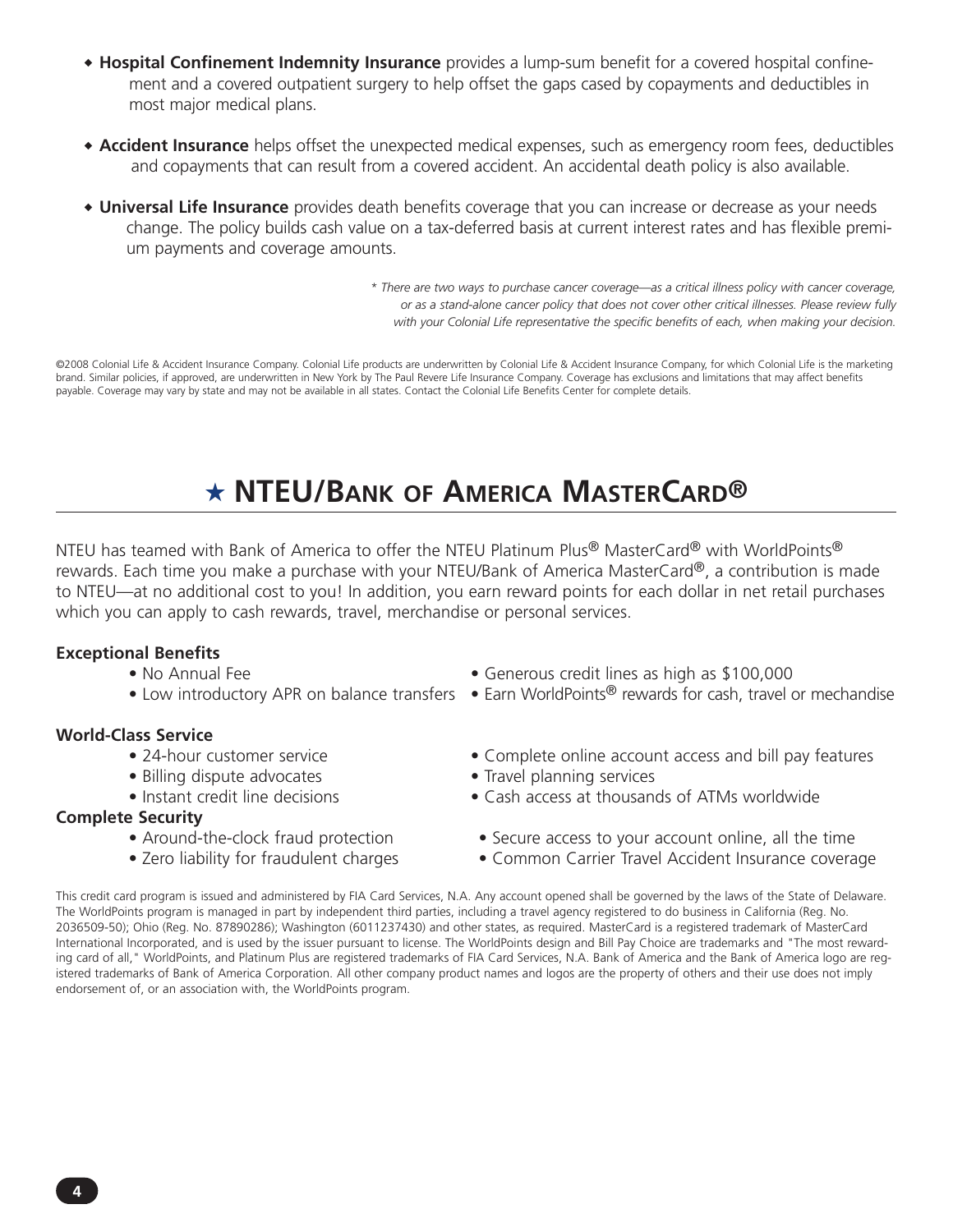# ★ **WEICHERT NATIONAL REAL ESTATE SERVICE**

Weichert Relocation Resources, Inc. (WRRI), a global relocation services company, will provide NTEU members and their families with a "Cash Incentive" bonus when buying or selling a house, townhouse or condominium through National Real Estate Services. Members will be eligible to receive up to a \$1,000–\$2,000 Cash Incentive if buying and selling according to the following criteria:

| <b>HOME VALUE</b>      | <b>CASH INCENTIVE*</b> |
|------------------------|------------------------|
| \$50,000 to \$99,999   | \$200                  |
| \$100,000 to \$149,999 | \$400                  |
| \$150,000 to \$199,999 | \$600                  |
| \$200,000 to \$249,999 | \$ 800                 |
| $$250,000 +$           | \$1,000                |

*\*Cash Incentive may be modified or prohibited in some states.*

Under the program, whether you are moving across town or across the country in the United States or Canada:

- ◆ Buyers will be provided with a leading real estate broker and agent in their destination area. Services may include a relocation package with local community data, area tours and sample listings of homes that may be of interest to you.
- ◆ Sellers will be provided with a leading broker and agent in their area who will complete a market analysis of their property to determine how to assist them with pricing and suggestions to market their home to get the best price. All applicable multiple listing systems will be provided.
- ◆ Members will receive a 50% discount off of the current USDOT "N" Tariff on interstate United States household goods shipments and for those shipments between the United States and Canada. Intra-state United States and intra-Canada shipments will be separately quoted on a per-move basis.

All these described services are offered fee-free to NTEU members anywhere in the United States, Canada and Puerto Rico. If you plan to use a real estate agent to sell your property or to help you find a new one, you'll want to take advantage of this program.

To receive your cash incentive, NTEU members must call WRRI before you talk to any realtors to list or purchase a home.

*This program is not available in: Alaska, Idaho, Kansas, Kentucky, Nevada, New Jersey, Oklahoma or Oregon.*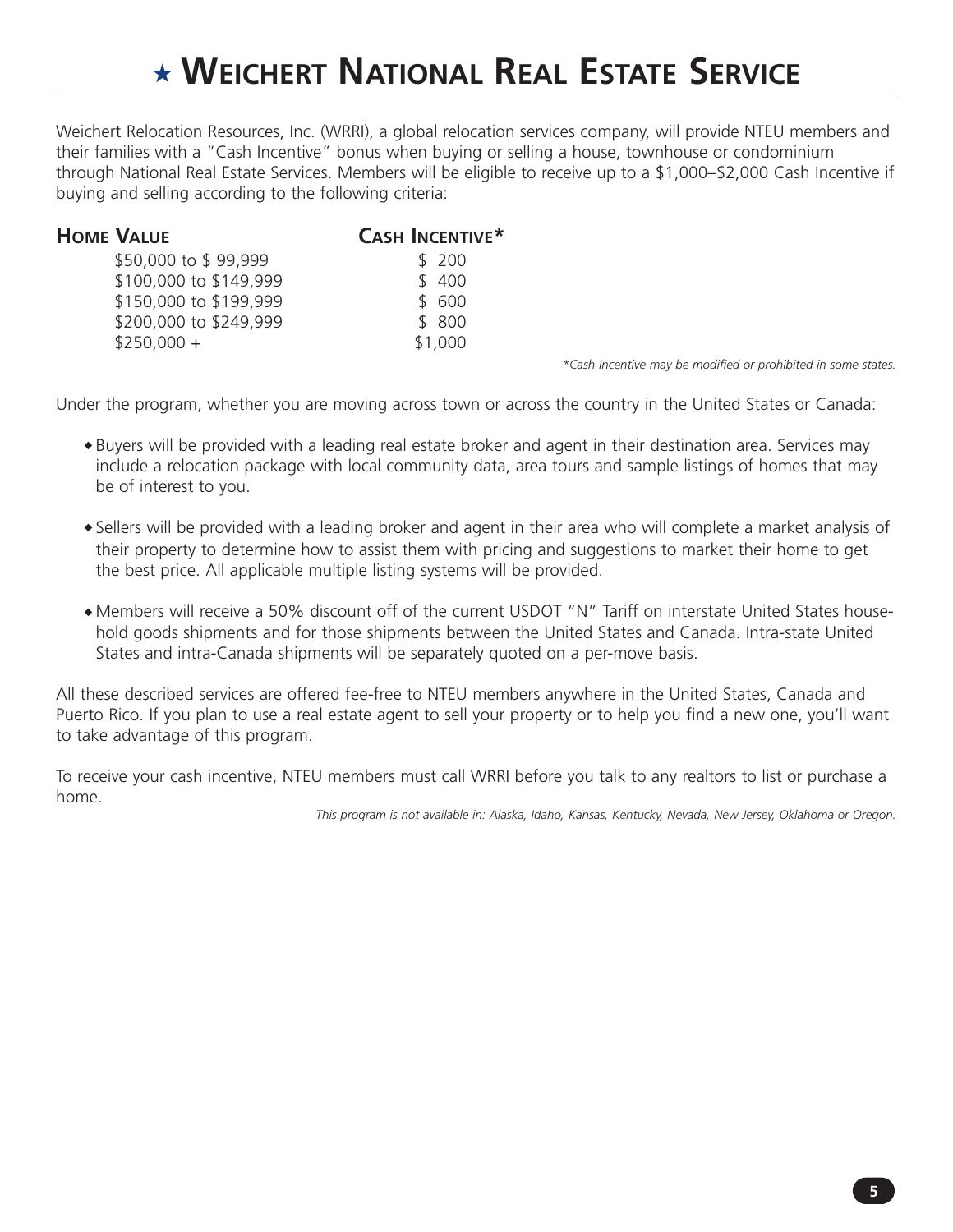NTEU members are eligible to receive a discount of 67% on transportation and accessorial services by using Bekins Van Lines when moving out of state. Additionally, a 45% discount will be given on storage-in-transit, warehouse handling, and pick-up and delivery to and from storage-in-transit.

Other benefits include:

- ◆ Guaranteed pick-up and delivery on qualifying shipments;
- ◆ Pick-up and delivery delay compensation of up to \$125 per day on qualifying shipments;
- ◆ First Day Service—Bekins will unpack items needed for your first day if arrangements are made when booking order and if Bekins packed the cartons;
- ◆ "For All Its Worth" replacement cost protection for only \$325. Provides replacement costs up to \$50,000 per shipment.
- ◆ Two pricing formats—charges based on actual weight and actual services or the "No Excuse Price" which provides a firm and guaranteed price for charges assessed prior to loading based on van space and specific additional services.

NTEU membership will be verified before services are rendered.

# ★ **BJ'S WHOLESALE CLUB**

NTEU members are eligible for a discount off the new or renewal memberships at BJ's Wholesale Club. BJ's offers discounted prices on over 6,500 different products and services and are located in 16 states.\* The BJ's Wholesale Club/NTEU member-only benefit is as follows:

- ◆ **\$35\*\* annual Inner Circle® Membership Fee (new or renewal)**—*this is a savings of \$10 off the normal membership fee.*
- ◆ **\$70\*\* Rewards® Membership Fee (new or renewal)**—*this is a savings of \$10 off the normal membership fee.*
- ◆ **15-month membership on both the Inner Circle® and Rewards® memberships**—*this means you get 3 extra months for free!*
- ◆ **2nd free membership card** for one household member (additional cards are \$15 each).

This discount is not available at BJ's Club locations or BJ's online. There are limited enrollment periods throughout the year.

> *\*States with BJ's locations: Connecticut, Delaware, Florida, Georgia, Maine, Maryland, Massachusetts, New Hampshire, New Jersey, New York, North Carolina, Ohio, Pennsylvania, Rhode Island, South Carolina, Virginia.*

> > *\*\* Plus taxes where required by law.*

# ★ **JIFFY LUBE**

NTEU members are entitled to a 10% discount on car services at participating Jiffy Lube locations. Just present your valid NTEU membership card and NTEU's account number and you will receive the discount.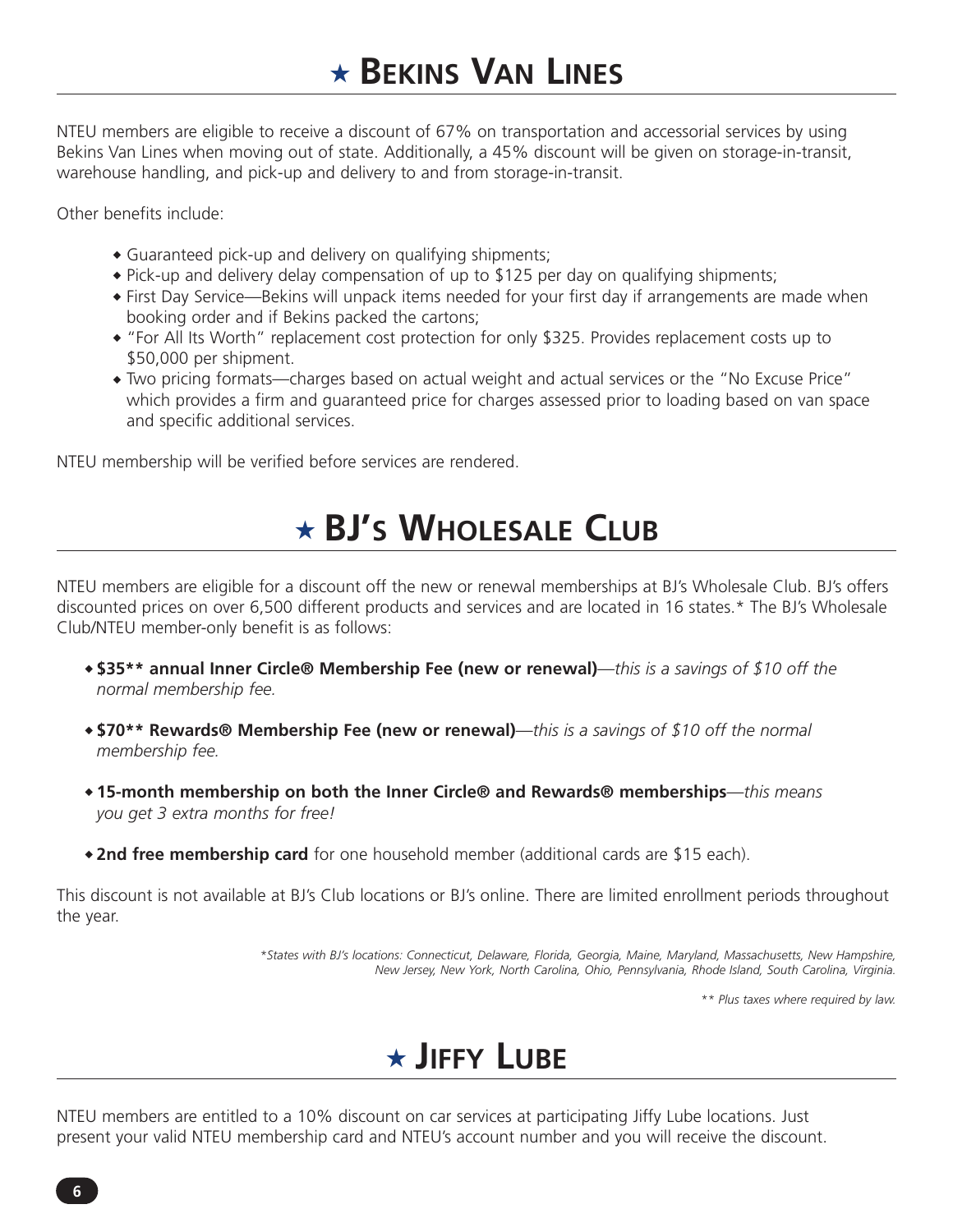### **CHOICE HOTELS**

Enjoy a 10% discount on advance reservations at participating Choice Hotels. These hotels include Sleep Inns, Comfort Inns, Quality Inns, Clarion Hotels, Friendship Inns, Econo Lodges and Rodeway Inns.

### **TRAVELODGE HOTELS**

Travelodge has more than 580 properties nationwide where NTEU members will receive a guaranteed savings of 10%. Members are also entitled to free room upgrades, free morning coffee, check-cashing privileges, express check-in and much more!

### **DAYS INN, HOWARD JOHNSON AND RAMADA HOTEL**

NTEU members can enjoy a 10 to 30% discount at any Days Inn, Howard Johnson or Ramada Hotel. The corporate rates vary based on location and time of year.

### **HERTZ CAR RENTAL**

Your NTEU membership brings you the savings of government rates for personal use at Hertz. With more cars in more places, chances are there's a Hertz location where you want to go. You can find Hertz at all major airports, in many hotel lobbies and downtown in city centers.

### **AVIS CAR RENTAL**

Avis Car Rental offers NTEU members a discount on all rentals. Whether you're renting during the week or on the weekend, using the Avis/NTEU member savings card will have you on the road with extra money in your pocket.

# ★ **CONSUMERS' CHECKBOOK MAGAZINE**

NTEU members are eligible for a discounted subscription to Consumers' CHECKBOOK magazine. Consumers' CHECKBOOK is a non-profit that rates local service providers for quality and price in seven local markets.\* Find out the best auto repair shops, plumbers, veterinarians, dentists, carpet cleaners, roofers, and much more. A twoyear subscription to CHECKBOOK includes:

- Four semi-annual issues of Consumers' CHECKBOOK magazine, including extensive quality ratings of local service firms and essential advice on getting the best price.
- Immediate online access to all CHECKBOOK articles and ratings through the CHECKBOOK website, with ratings updated regularly—ratings of auto repair shops, plumbers, veterinarians, banks, and dozens of other types of services.
- Immediate online access to essential health care resources: CHECKBOOK's *Guide to Top Doctors* and *Guide to Hospitals* throughout the U.S.
- CHECKBOOK's Update newsletters mailed to you between issues of CHECKBOOK magazine—to keep you fully informed.
- Much more

This special offer is available only to NTEU members for the low price of \$28 for a two-year subscription, a 30% savings off the newsstand price.

*<sup>\*</sup>Consumers' Checkbook publishes in the following greater metropolitan areas: Boston, Chicago, Minneapolis/St. Paul, Philadelphia, San Francisco, Seattle, and Washington DC.*